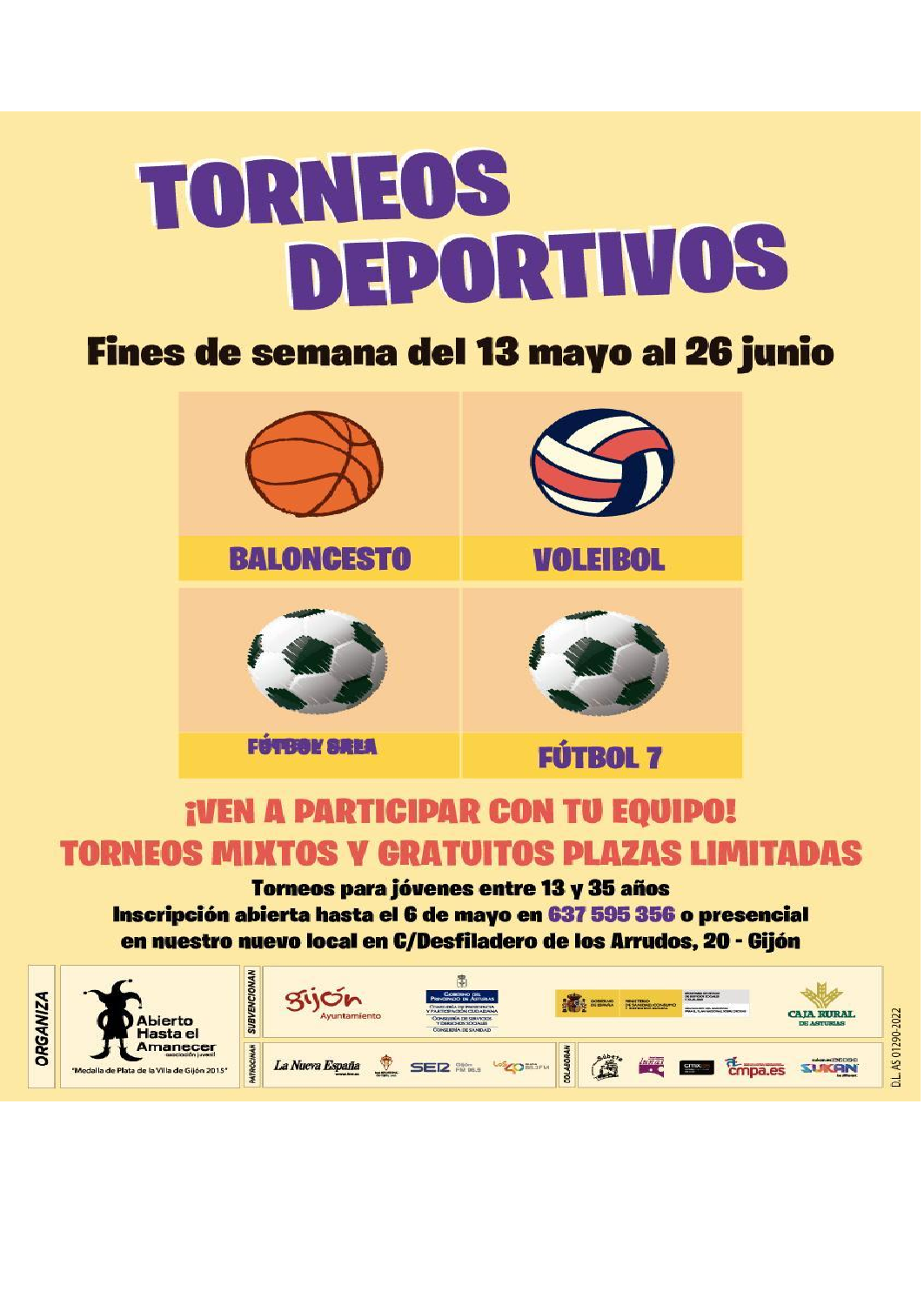# **BALONCESTO**

| <b>GRUPO A</b>        | <b>GRUPO B</b>         |
|-----------------------|------------------------|
| A LA 1 NO             | BIG <sub>3</sub>       |
| CHIMENEOS DEL ESPIGÓN | <b>BEGO DIMISIÓN</b>   |
| <b>PAKETHINAIKOS</b>  | <b>UNBREAKABLES</b>    |
| TEAM 52               | <b>MANCHESTER PITI</b> |

#### **1ª JORNADA – 13 MAYO**

| <b>HORA</b> | PABELLÓN LA TEJERONA            |
|-------------|---------------------------------|
| 23:00       | <b>BIG 3-BEGO DIMISIÓN</b>      |
| 00:00       | PAKETHINAIKOS-TEAM 52           |
| 01:00       | A LA 1 NO-CHIMENEOS DEL ESPIGÓN |
| 02:00       | UNBREAKABLES-MANCHESTER PITI    |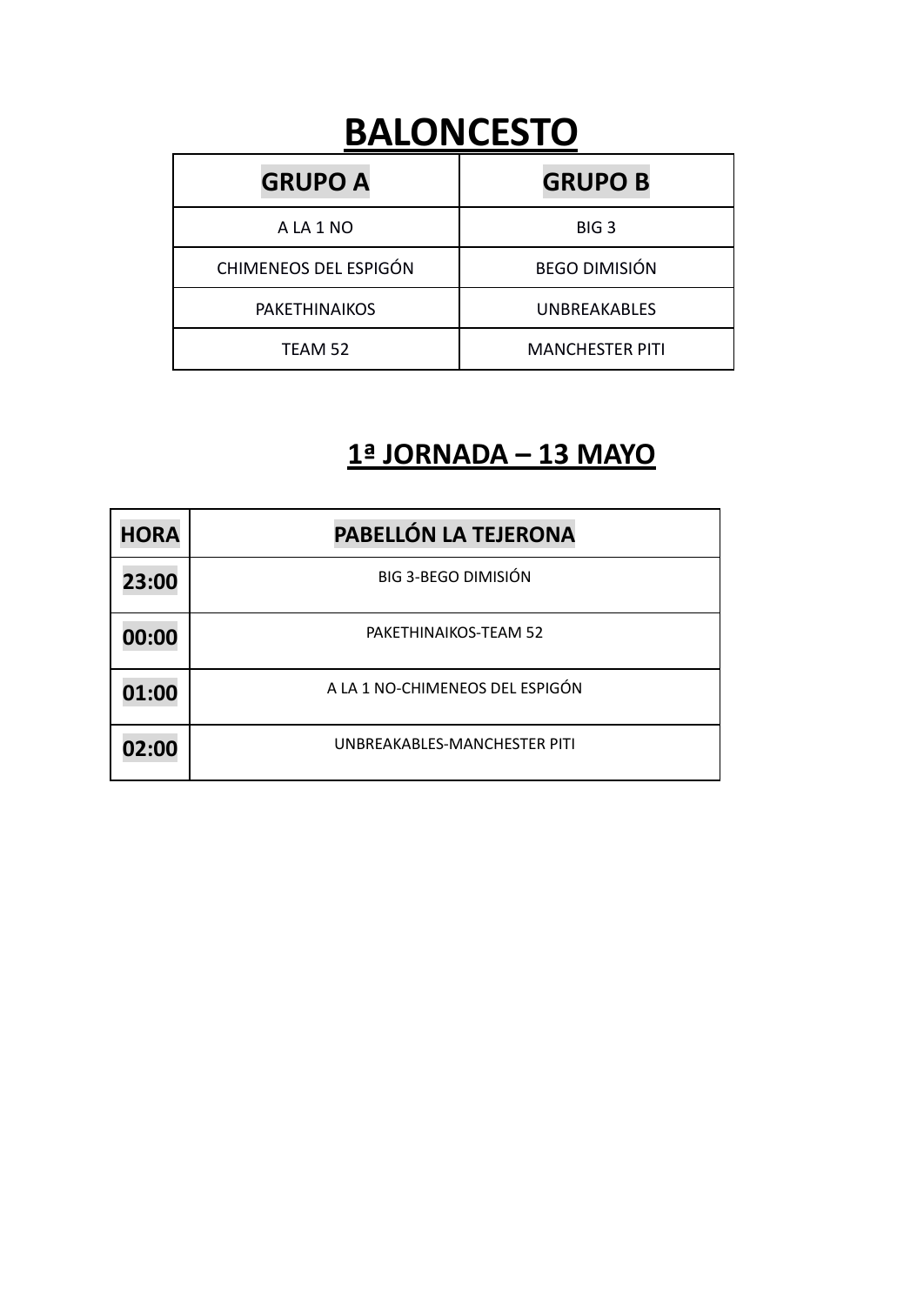#### **2ª JORNADA - 20 DE MAYO**

| <b>HORA</b> | PABELLÓN LA TEJERONA                 |
|-------------|--------------------------------------|
| 23:00       | A LA 1 NO-PAKETHINAIKOS              |
| 00:00       | CHIMENEOS DEL ESPIGÓN-TEAM 52        |
| 01:00       | <b>BEGO DIMISIÓN-MANCHESTER PITI</b> |
| 02:00       | <b>BIG 3-UNBREAKABLES</b>            |

#### **3ª JORNADA - 27 DE MAYO**

| <b>HORA</b> | PABELLÓN LA TEJERONA                |
|-------------|-------------------------------------|
| 23:00       | <b>BIG 3-MANCHESTER PITI</b>        |
| 00:00       | <b>BEGO DIMISIÓN-UNBREAKABLES</b>   |
| 01:00       | A LA 1 NO-TEAM 52                   |
| 02:00       | CHIMENEOS DEL ESPIGÓN-PANETHINAIKOS |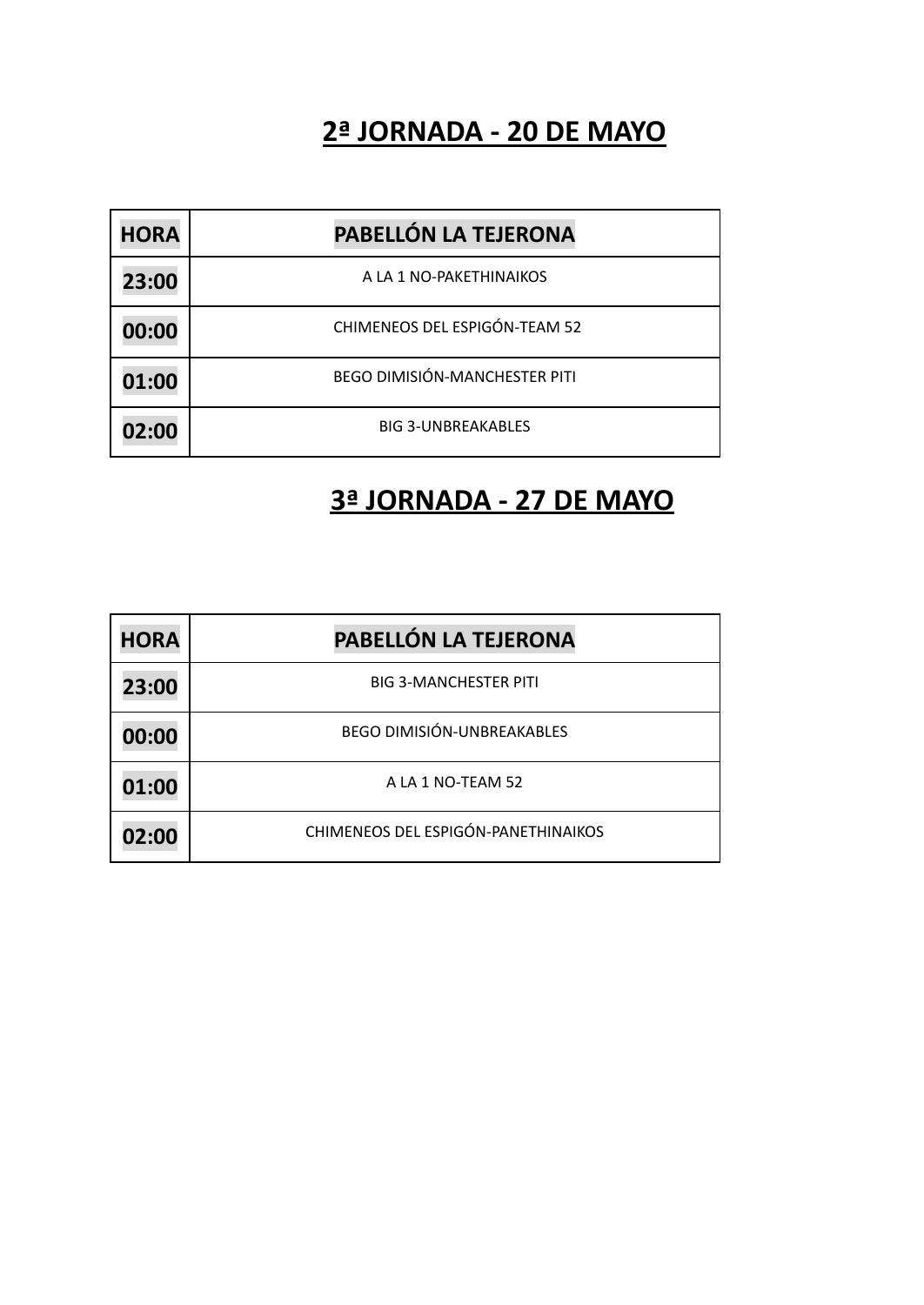#### **4ª JORNADA - 3 DE JUNIO**

| <b>HORA</b> | PABELLÓN LA TEJERONA           |
|-------------|--------------------------------|
| 23:00       | A LA 1 NO-CHIMENEOS EL ESPIGÓN |
| 00:00       | UNBREAKABLES-MANCHESTER PITI   |
| 01:00       | PAKETHINAIKOS-TEAM 52          |
| 02:00       | <b>BIG 3-BEGO DIMISION</b>     |

#### **5ª JORNADA - 10 DE JUNIO**

| <b>HORA</b> | PABELLÓN LA TEJERONA                 |
|-------------|--------------------------------------|
| 23:00       | <b>CHIMENEOS DEL ESPIGÓN-TEAM 52</b> |
| 00:00       | A LA 1 NO-PANETHINAIKOS              |
| 01:00       | <b>BEGO DIMISIÓN-MANCHESTER PITI</b> |
| 02:00       | <b>BIG 3-UNBREAKABLES</b>            |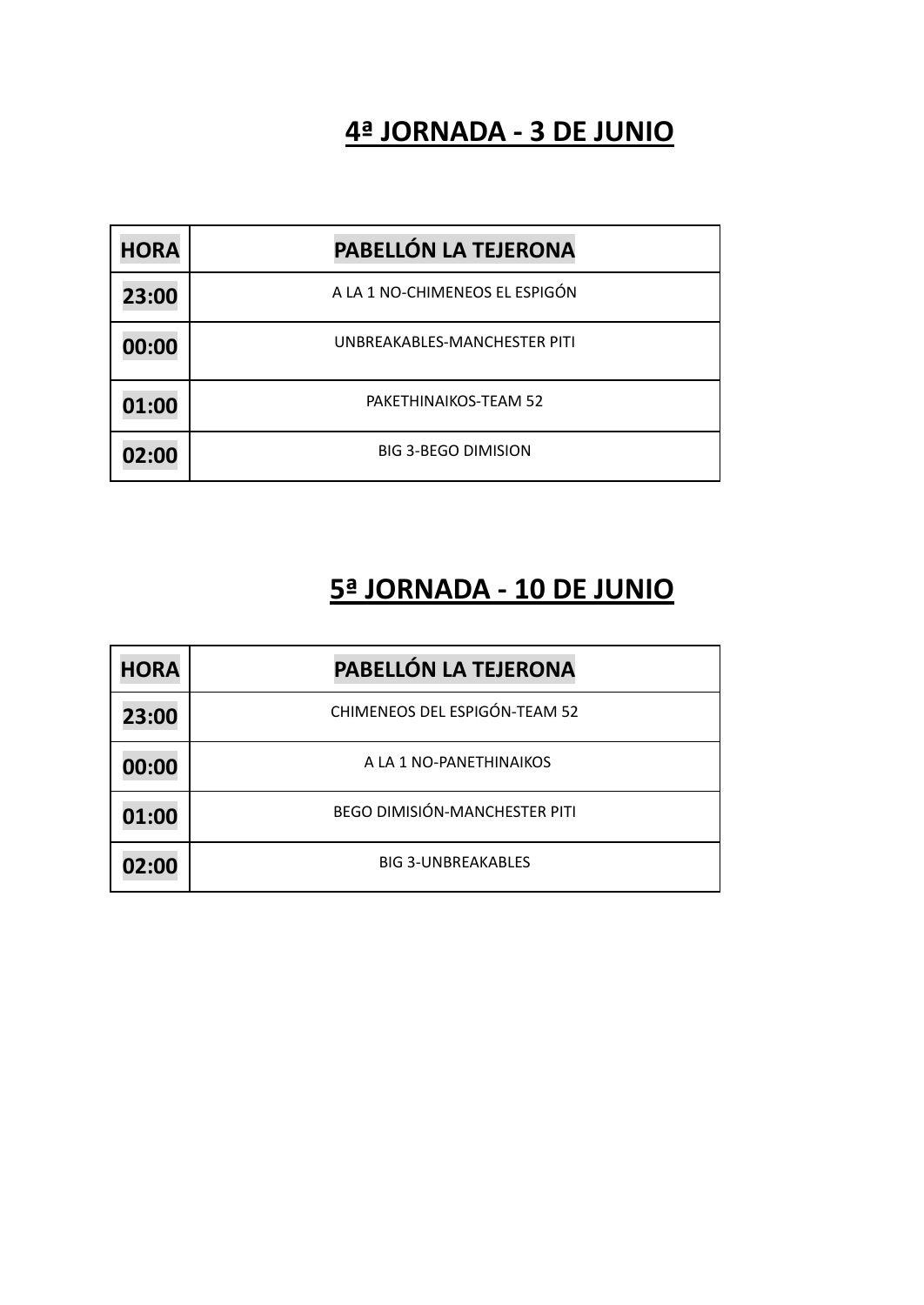#### **6ª JORNADA - 17 JUNIO**

| <b>HORA</b> | PABELLÓN LA TEJERONA                |
|-------------|-------------------------------------|
| 23:00       | CHIMENEOS DEL ESPIGÓN-PAKETHINAIKOS |
| 00:00       | <b>BEGO DIMISIÓN-UNBREAKABLES</b>   |
| 01:00       | <b>BIG 3-MANCHESTER PITI</b>        |
| 02:00       | A LA 1 NO-TEAM 52                   |

#### **7º JORNADA - 24 DE JUNIO**

| <b>HORA</b> | PABELLÓN LA TEJERONA |
|-------------|----------------------|
| 23:00       | SEMIFINAL 1ºA vs 2ºB |
| 00:00       | SEMIFINAL 1ºB vs 2ºA |
| 01:00       | 3º Y 4º PUESTO       |
| 02:00       | <b>FINAL</b>         |